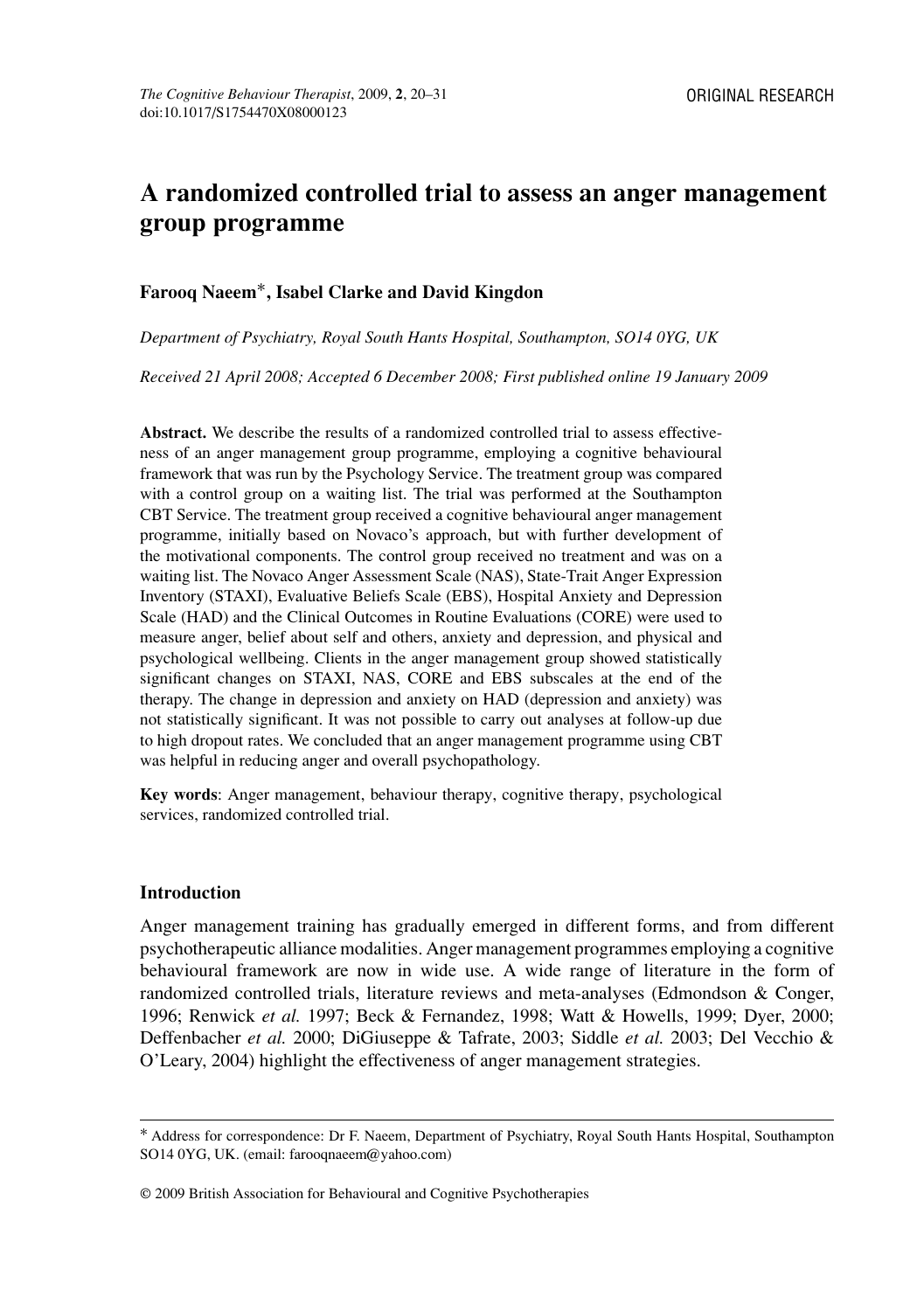Anger management programmes have been used with a variety of patient populations including: drug abusers (Awalt *et al.* 1997; Reilly & Shropshire, 2000), emotionally disturbed adolescents (Davis & Boster, 1992; Kellner & Bry, 1999, Snyder *et al.* 1999), parenting groups (Fetsch *et al.* 1999), persons with learning disabilities (Kellner & Tutin, 1995; Gilmour, 1998), prison inmates (Holbrook, 1997), patients with mild essential hypertension (Larkin & Zayfert, 1996), post-traumatic stress disorder sufferers (Gerlock, 1994), and patients with brain injury (Uomoto & Brockway, 1992).

Southampton CBT Service had provided an outpatient anger management service for 10 years prior to this study. In this paper we describe an evaluation of the programme delivered in routine clinical practice through a randomized controlled trial.

#### **Aims and objectives**

The aims and objectives of the study were to assess the effectiveness of an anger management programme using a cognitive behavioural framework.

## **Intervention**

The programme is based on Novaco's model of anger (Novaco, 1976) and Meichenbaum's (1985) 'stress inoculation' training, but with certain developments and additions designed to cope with the particular challenge of running this type of group. A brief description of how the programme was organized and a summary of its contents follows. More details on this can be found in Bradbury & Clarke (2006). The programme has been manualized by the second author (http://www.isabelclarke.org/Anger\_Programme.pdf). This manual made it possible for the programme to be organized by the second author but run by facilitators from a variety of health professions (psychiatrists, nurses, occupational therapists and psychologists) under close supervision, as a CBT learning experience. Referrals came both from the primary- and secondary-care services; including psychologists, psychiatrists, nurses, community teams and general practitioners.

The programme starts with an emphasis on arousal control. The focus is on retraining attention to bodily arousal, which is often screened out by angry individuals until it is too late, through cognitions such as: 'I'm cool', 'nothing gets to me'. This makes it possible to control arousal by making space and by using controlled breathing. Chronic high arousal is a common accompaniment to an anger presentation, and the role of this in creating a dangerously low threshold for loss of control is explained. Lifestyle issues around stress reduction are also discussed. This provides a basis for the next stage of the programme where the focus is on cognitive challenge and management of interpersonal interaction.

Once arousal has been noted and reduced, appraisal is guided with two flow charts. The first emphasizes the choice open to the individual and the possibility of making a realistic appraisal of the situation. The second leads on to either a problem-solving approach where there is a realistic problem that can be tackled, to safe discharge where the person is powerless to make change, or to cognitive restructuring where the style of thinking is implicated in producing or magnifying the anger response. As problem anger normally manifests itself in interpersonal interactions, sessions on assertiveness skills and on 'putting yourself into the other person's shoes' or increasing empathy, are included. The course ends with a consideration of 'personal rules' or dysfunctional assumptions. The cognitive restructuring element of the programme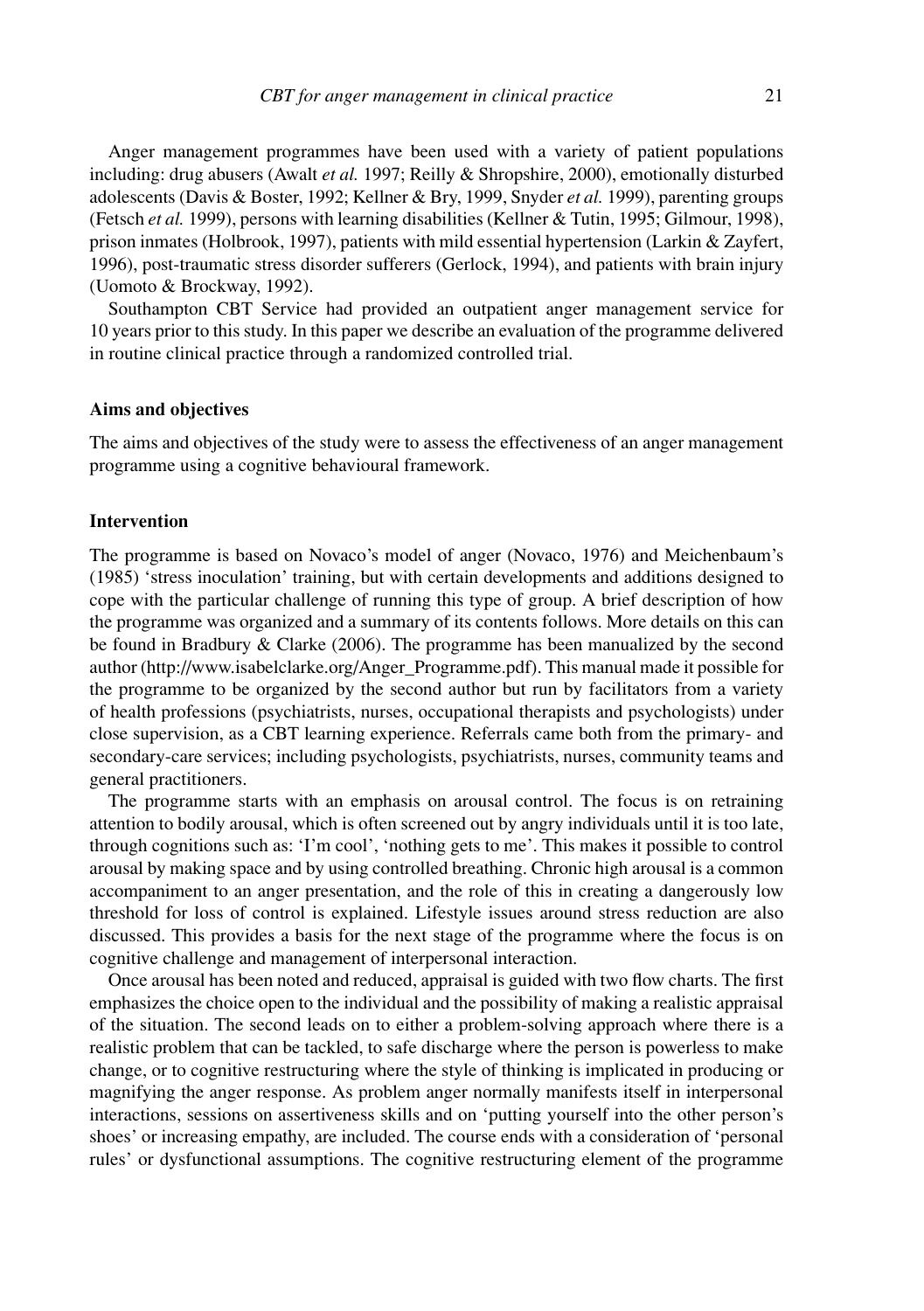is central, and based closely on the homework monitoring carried out by participants. Group members are trained to recognize cognitive errors (e.g. jumping to conclusions, all-or-nothing thinking, overgeneralization, etc.). The cognitive restructuring does not attempt to challenge the rationality of the thinking, but rather its utility, as certain styles of thinking are bound to maintain arousal and therefore the anger response that the participant claims to want to diminish. This approach to CBT works less by evidence testing, and more by appraisal of style of thinking, leading to consciously chosen, more adapted, behavioural choices.

Assessment and screening before entering the programme were important. The large number of referrals received included many individuals whose anger problems had impacted on their lives and relationships, but who were not necessarily committed to making the kind of radical change in how they conducted themselves that this programme demanded. Therefore, assessment covered the dimensions of the anger problem for that person and its impact on their life and relationships; their ability to make the connections between physical arousal, thoughts and feelings necessary for a cognitive behavioural approach and their willingness to relinquish threat and violence as means of regulating relationships. Their commitment to attend regularly and to complete homework assignments was also assessed. This process eliminated a considerable proportion of referrals who had attended through the pressure of others and whose motivation was suspect. Individuals directed towards the programme by courts of law often fell into this category. People for whom the group format was not acceptable, or whose impulse control was too poor to manage in a group were also excluded.

The groups themselves experienced considerable dropout and this was allowed for in the numbers recruited. People with anger problems often expect to be dominant in a social situation and an essential part of the facilitation process, supported by the supervision, was that the facilitators established dominance in alliance with a group of participants who saw the group as a genuine opportunity to change. In this way, a therapeutic culture was established which contributed enormously to the success of the programme. Inevitably, this was not comfortable for those with a less complete commitment, who tended to drop out at the point when they realized that they were expected to make real behavioural change and that the programme and example of others in the group demonstrated how such change was possible.

# **The programme**

The programme started by establishing the distinction between anger and violence and by exploring the group's ideas about anger. The importance of anger as a valuable and necessary human resource, but one that can only be utilized if properly managed, was emphasized. The group focused on using anger in a productive manner. The central role of homework monitoring and trying out the techniques between sessions and recording the results was emphasized. Monitoring sheets for noting events, feelings, thoughts and physical arousal were distributed each week for discussion at the start of the next session. In this way, individuals' changing relationship to their anger was brought under scrutiny in the group context. The group is thus presented as a place to reflect upon anger. The real change takes place between sessions and is reported back to the group.

The programme consisted of 12 weekly sessions of 90 min duration. Sessions 1 and 2 focused primarily on recognition and control of arousal. The role of the sympathetic nervous system in closing off rational appraisal and precipitating the organism towards action is introduced. The somatic experience of anger is explored, with emphasis on identifying early somatic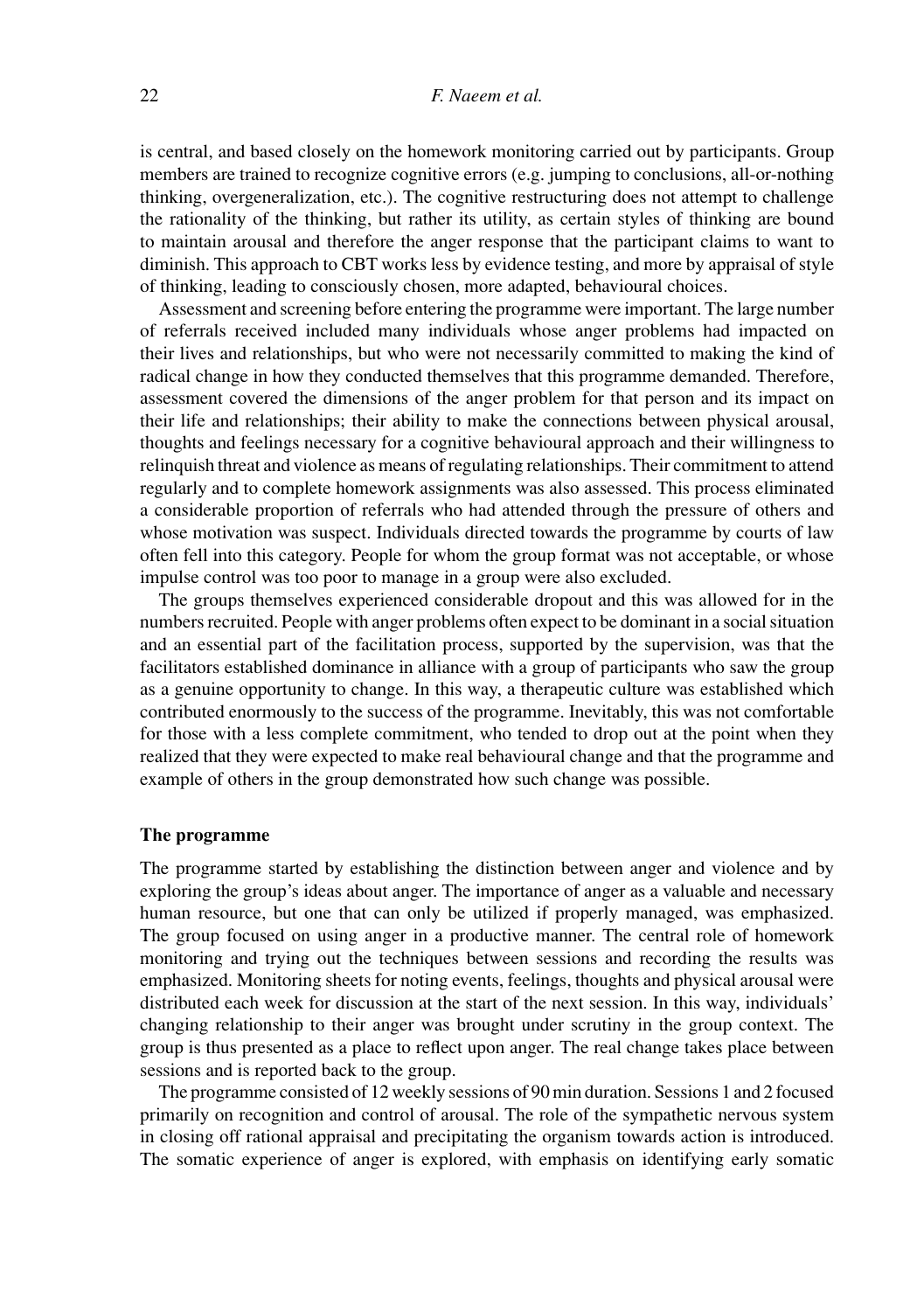triggers and using breathing and relaxation techniques to bring down arousal. Sessions 3 and 4 present participants with the challenge of being able to choose how to react, once the initial adrenaline rush has been mastered, and applies problem-solving skills to this exercise of choice. Sessions 5–8 introduce the cognitive rationale and the application of cognitive challenge to each individual's anger-inducing cognitions, as identified through the homework. Sessions 9 and 10 cover the interpersonal topics of assertiveness and empathy. Sessions 11 and 12 deal with assumptions and core cognitions underlying the anger response, and with relapse prevention.

The programme includes regular handouts of flowcharts and educational material, e.g. on the best way to discharge anger, for the participants.

# **Ethical issues**

This study received formal ethical approval from the Ethics Committee, Hampshire Partnership NHS Trust.

## **Methods**

# *Study design and duration*

The study was a randomized controlled trial which compared a CBT-based anger management programme with a control group of patients on a waiting list. The study lasted for 2 years. The assessments were carried out at baseline, at the end of a waiting period (3–4 months) for the control group, and at the end of the group therapy and then at 6 months follow-up for the clients in the CBT group.

# *Randomization*

Randomization was performed distantly by a statistician according to gender and from the list of all the patients who had been accepted for treatment. After randomization patients were allocated to either treatment or the control arm (waiting list). Randomization was performed for each therapy group separately.

# *Study population*

Study subjects were selected from those referred to the anger management programme run at the Department of Psychiatry, Royal South Hants Hospital, Southampton. The control group were selected from the same source. The programme does not accept patients with a psychotic illness and none of the patients in our study group were in-patients.

A power calculation based on previous research predicted that with up to 30 patients in each group, there is an 80% chance of detecting a difference between the two groups on both the Novaco Anger Assessment Scale (NAS; Novaco, 1975) and the State-Trait Anger Expression Inventory (STAXI; Spielberger, 1988) at the 0.05% level of significance if such difference exists. All the new clients referred for anger management training who fulfilled our inclusion criteria, were approached. Those considered suitable, were provided with information on the study project. Clients who consented in writing were included in the study.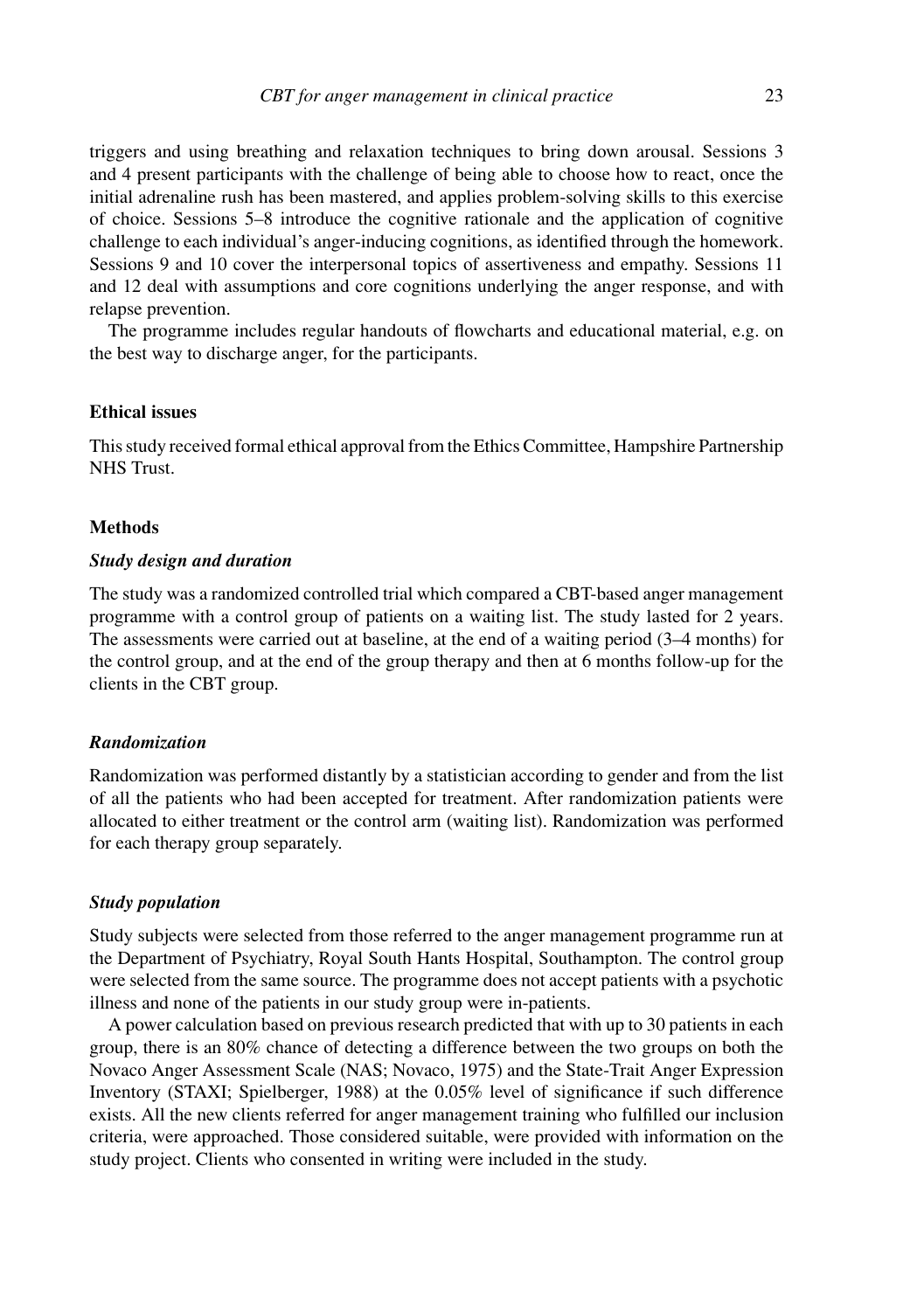# *Control group*

All referrals were assessed and screened in the same way. The randomization took place after assessment. The treatment group then entered treatment, and the control group was put on a waiting list. Clients in this group were provided with the therapy in the next available group. On average the patients were on a waiting list for 3–4 months.

# *Inclusion and exclusion criteria*

The criteria used by the service for inclusion were as follows: history of being unable to manage anger with or without history of mental illness in the past and with no current psychosis or severe depression at the time of referral and who expressed motivation to work on change.

Exclusion criteria included: excessive use of alcohol or drug use, significant cognitive impairment, and active psychosis or severe depression. The same criteria were used by our study project. Alcohol or drug use disorders were diagnosed using clinical judgement based on International Classification of Diseases – 10th edition research diagnostic criteria (ICD-10 RDC) diagnoses.

All the clients considered suitable for the group therapy were approached. No separate criteria were used to measure motivation for this trial as this had been assessed at an early stage for the treatment programme, as mentioned previously. Clients who considered anger as something causing significant problems in life, who showed a willingness to work on their anger and who agreed to attend the group sessions were considered as motivated.

# *Outcomes and assessments*

Anger was measured using the NAS and the STAXI. The Clinical Outcomes in Routine Evaluations (CORE) Scale (CORE System Handbook, 1998) was used to measure the wellbeing and life functioning of the subjects. The Hospital Anxiety and Depression Scale (HAD; Zigmond & Snaith, 1983) was used to measure depression and anxiety and the Evaluative Beliefs Scale (EBS; Chadwick *et al.* 1999) was used to measure beliefs about self and others. We also collected information on demographic variables like, age, gender, ethnicity, marital status and employment status.

The NAS was developed by Novaco (1994), based on his information-processing model of anger. The scale had its origin in the Novaco Anger Inventory (NAI; Novaco, 1975). It is a selfassessment measure and has two parts. Part A consists of 48 items, which are divided equally into three domains; the cognitive domain, the arousal domain and the behavioural domain. Part B comprises 25 items, each describing situations in which individuals may become angry. The scale has shown high internal consistency  $(r = 0.97)$  and test–retest reliability  $(r = 0.97)$ 0.86) (Novaco, 1994). The scale was found to posses moderate to good inter-correlations with other anger-related measures, and moderate to good prospective validity (Jones *et al.* 1999). However, some of the individual subscales have been found to have poor internal reliability.

The STAXI provides a concise measure of the experience and expression of anger. Trait anger is defined as the disposition to perceive a wide range of situations as annoying or frustrating, and the tendency to respond to such situations with more frequent elevations in state anger. Individuals high in trait anger experience state anger more often and with greater intensity than individuals low in trait anger. Anger expression is conceptualized as having three major components, i.e. anger towards others, anger towards self and the individual differences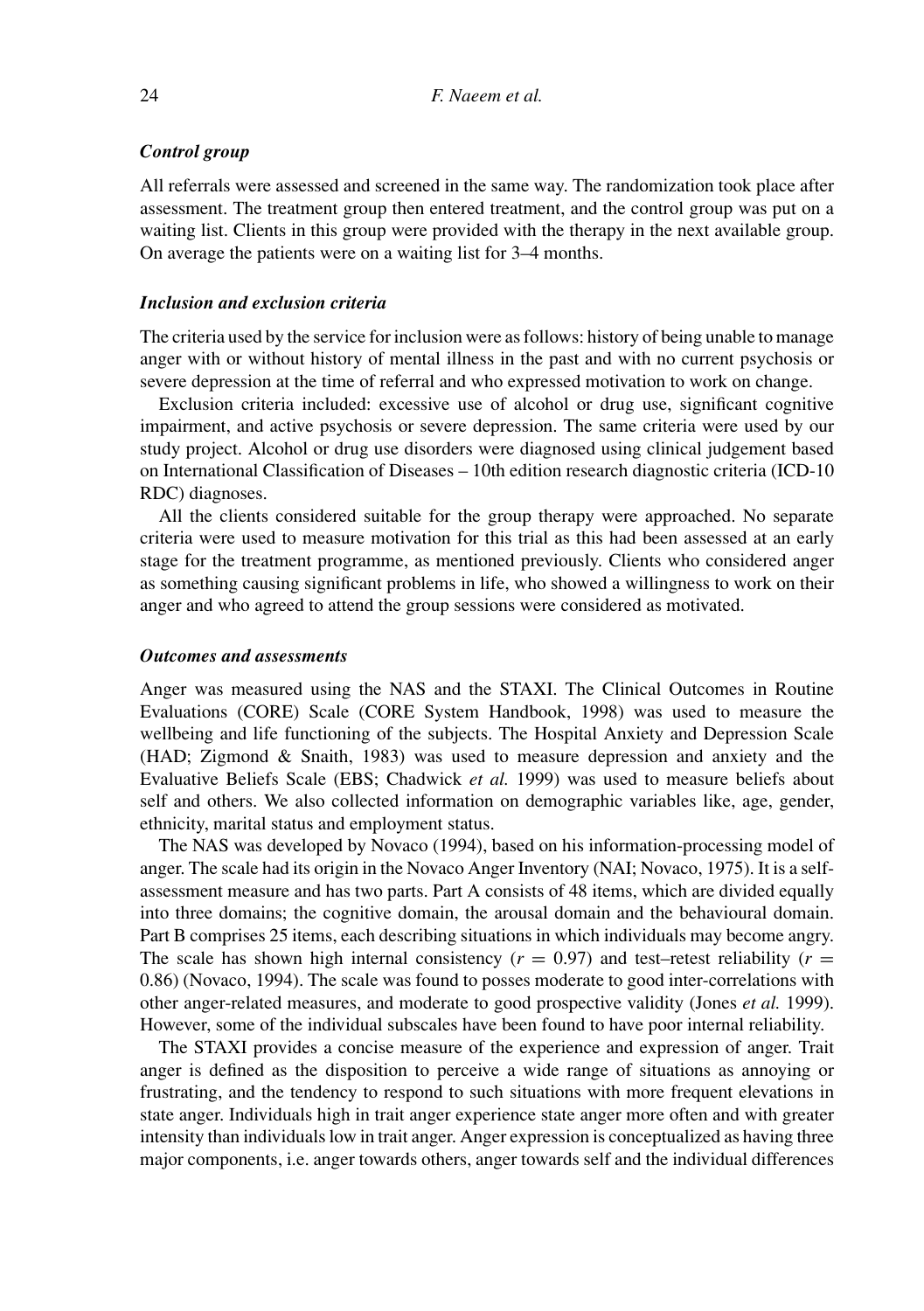in the extent to which a person attempts to control the expression of his anger. The STAXI consists of 44 items. Individuals rate themselves on each item on a 4-point scale, which measures either the intensity or the frequency of the item under consideration. State Anger (S-Anger) is a 10-item scale which measures the intensity of angry feelings at a particular time. Trait Anger (T-Anger), is also a 10-item scale which measures individual differences in the disposition to experience anger. Finally, there is an anger expression scale  $(AX/EX)$ , based on 24 items which provides information on how frequently anger is expressed regardless of direction of expression. The scale has been extensively studied for validity and reliability. Data from such studies indicate that the scale has sufficient validity and reliability (Spielberger *et al.* 1983).

The EBS is an 18-item scale, which measures negative personal evaluations. The EBS assesses beliefs in three dimensions, i.e. self-others, others-self and self-self. It was found to have good internal reliability, a clear factor structure and high concurrent validity (Chadwick *et al.* 1999).

The HAD is a 14-item, self-assessment scale designed to measure anxiety and depression. It has a high internal consistency, face validity and concurrent validity (Zigmond & Snaith, 1983).

The CORE is a self-report questionnaire and has 34 items. Each item is scored on a 5-point scale, ranging from 0 (not at all) to 4 (most or all the time). The total score is calculated by adding the response values of all 34 items. The minimum score that can be achieved is 0 and the maximum is 136. The measure is problem scored, i.e. the higher the score the more problems the individual is reporting. CORE covers the following major areas: subjective wellbeing (four items), problems/symptoms (12 items), life functioning (12 items) and risk/harm (six items). The mean of all 34 items can be used as a global index of distress. However, mean item scores for the domain of wellbeing, problems/symptoms, life functioning and risk can also be used separately. The scale has been found to have sufficient validity. The CORE has high reliability, with high internal consistency ( $\alpha = 0.75{\text -}0.95$ ) and test–retest reliability ( $R = 0.87{\text -}0.91$ ) (CORE System Handbook, 1998).

#### *Data entry and analysis*

Analyses were carried out using SPSS software version 14 (SPSS Inc., Chicago, IL, USA). For normally distributed data, parametric tests were used. Where data were not normally distributed, non-parametric tests were used. The differences between groups at baseline were measured using an independent *t* test. The differences between the two groups were measured using the linear regression command in SPSS (analyse*>*regression*>*linear) with the scores of the different measures as dependent variables and the treatment group as the independent variable. These same analyses were repeated while controlling for the baseline scores. To measure the differences at outcome among participants according to the number of sessions attended we used an ANOVA.

## **Results**

There were no statistically significant differences between the two groups in terms of age, gender, employment or marital status at baseline. Table 1 shows comparison of treatment and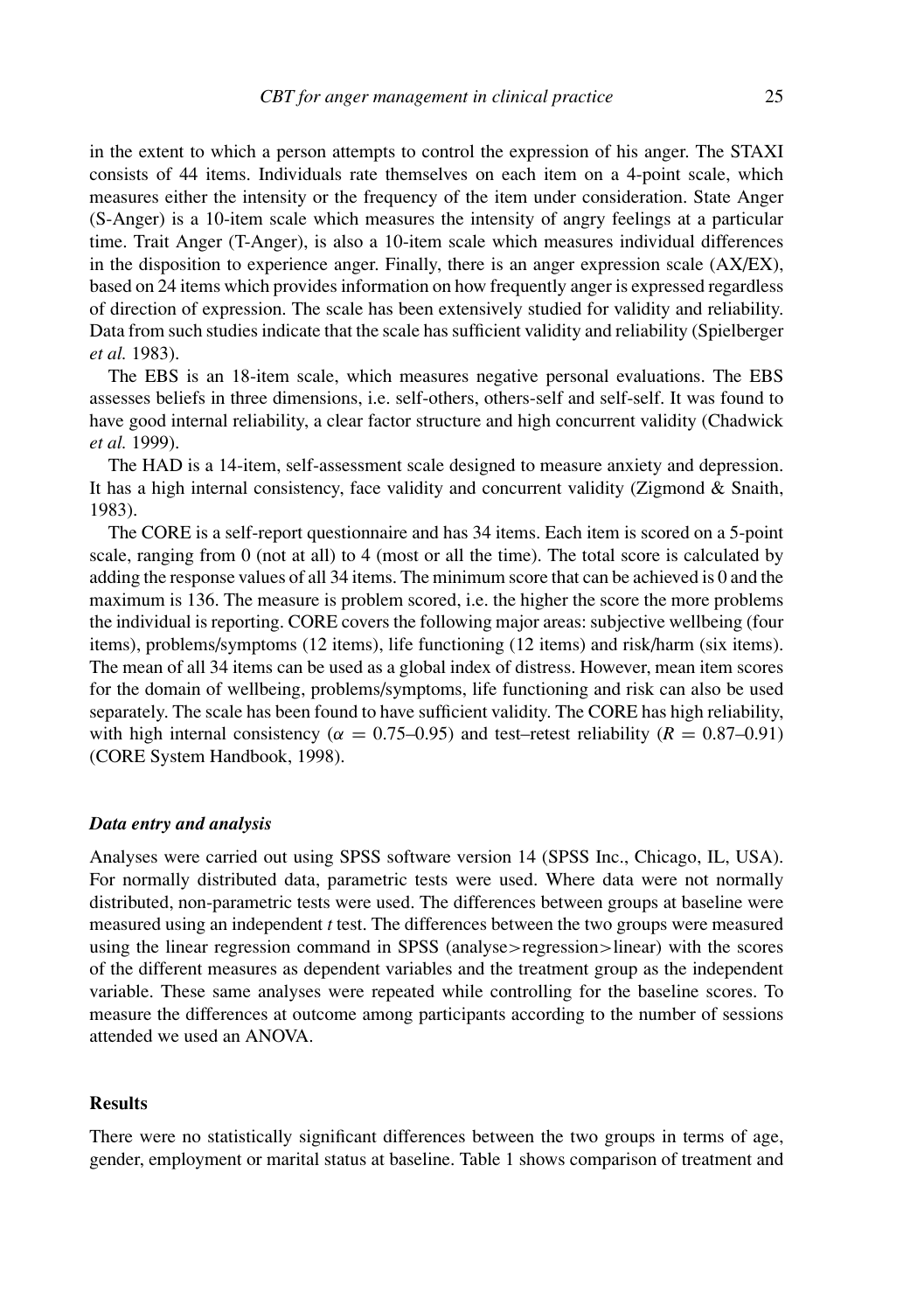|                   | $CBT (n = 35)$ | Control $(n = 37)$ | Mean difference              |       |
|-------------------|----------------|--------------------|------------------------------|-------|
| Variable          | Mean (S.D.)    | Mean (S.D.)        | $(95\% \text{ CI})$          | $p^*$ |
| Gender (male)     | 18 $(48.6\%)$  | 16(45.7%)          |                              | 0.803 |
| Age (years)       | 31.9(8.9)      | 32.8(9.7)          | $1(-5.3 \text{ to } 3.5)$    | 0.680 |
| Employment status |                |                    |                              | 0.649 |
| Employed          | 21 (56.8%)     | 19 (54.3%)         |                              |       |
| Unemployed        | 14 (37.8%)     | $12(34.4\%)$       |                              |       |
| Self-employed     | $2(5.4\%)$     | $4(11.4\%)$        |                              |       |
| Marital status    |                |                    |                              | 0.961 |
| Single            | 21 (56.8%)     | $21(60.0\%)$       |                              |       |
| Married           | $9(24.3\%)$    | $8(22.9\%)$        |                              |       |
| Divorced/widowed  | $7(18.9\%)$    | $6(17.1\%)$        |                              |       |
| <b>STAXI</b>      |                |                    |                              |       |
| Trait anger       | 28.0 (7.39)    | 28.9(6.4)          | $-0.97(4.2-3.0)$             | 0.555 |
| Anger in          | 19.3(3.1)      | 19.2(3.7)          | $0.12$ (-1.5 to 1.7)         | 0.883 |
| Anger out         | 22.0(5.0)      | 22.7(4.6)          | 1.1 $(-2.9 \text{ to } 1.6)$ | 0.565 |
| Anger control     | 14.8(3.5)      | 15.4(4.4)          | $0.6$ (-2.4 to 1.3)          | 0.575 |
| <b>NAS</b>        |                |                    |                              |       |
| Part A            | 109.7(14.0)    | 108.4(13.1)        | $1.3$ (-5.0 to 7.6)          | 0.686 |
| Part B            | 63.3(11.4)     | 68.9 (11.9)        | $-5.5$ ( $-11.0$ to 0.03)    | 0.459 |
| <b>CORE</b>       | 61.5(26.3)     | 60.8(26.6)         | $0.73$ (-11.7 to 13.18)      | 0.906 |
| <b>EBS</b>        |                |                    |                              |       |
| Self-others       | 21.2(5.8)      | 19.9(6.5)          | $1.3$ (-1.6 to 4.2)          | 0.379 |
| Self-self         | 18.4(6.2)      | 21.5(5.2)          | $-3.0$ ( $-5.7$ to 0.33)     | 0.028 |
| Others-self       | 18.3(5.7)      | 19.0(4.8)          | $-0.67$ ( $-3.1$ to 1.8)     | 0.593 |
| <b>HAD</b>        |                |                    |                              |       |
| Anxiety           | 7.1(1.8)       | 5.0(1.3)           | $2.1$ (1.3 to 2.3)           | 0.000 |
| Depression        | 12.7(2.5)      | 13.0(2.0)          | $0.3$ (0.8 to 2.3)           | 0.657 |

**Table 1.** *Comparison of control group with treatment group at baseline*

CI, Confidence interval; STAXI, State-Trait Anger Expression Inventory; NAS, Novac Anger Assessment Scale; CORE, Clinical Outcomes in Routine Evaluations Scale; EBS, Evaluative Beliefs Scale; HAD, Hospital Anxiety and Depression Scale.

All values are mean (S.D.) except gender, employment status and marital status, which are *n* (%).

<sup>∗</sup> Independent-sample *t* test significance. Two-tailed *p* value (except for gender, employment status and marital status).

control groups before they received therapy. The two groups were similar on most variables, except HAD anxiety subscale scores and EBS, opinion about self subscale score, as highlighted in Table 1.

When the two groups were compared at the end of the therapy, the CBT group showed significant improvement compared with the control group on STAXI subscales, anger trait, anger in, anger out, anger control, the two subscales of NAS, CORE and the EBS subscale opinion about others, but not on HAD subscale scores as shown in Table 2.

The clients in the CBT group were divided into subgroups; those who attended 1–4 sessions (group 1:  $n = 14, 37.8\%$ ), those who attended 5–8 sessions (group 2:  $n = 13, 35.1\%$ ) and those who attended 9–12 sessions (group 3:  $n = 10, 27.0\%$ ).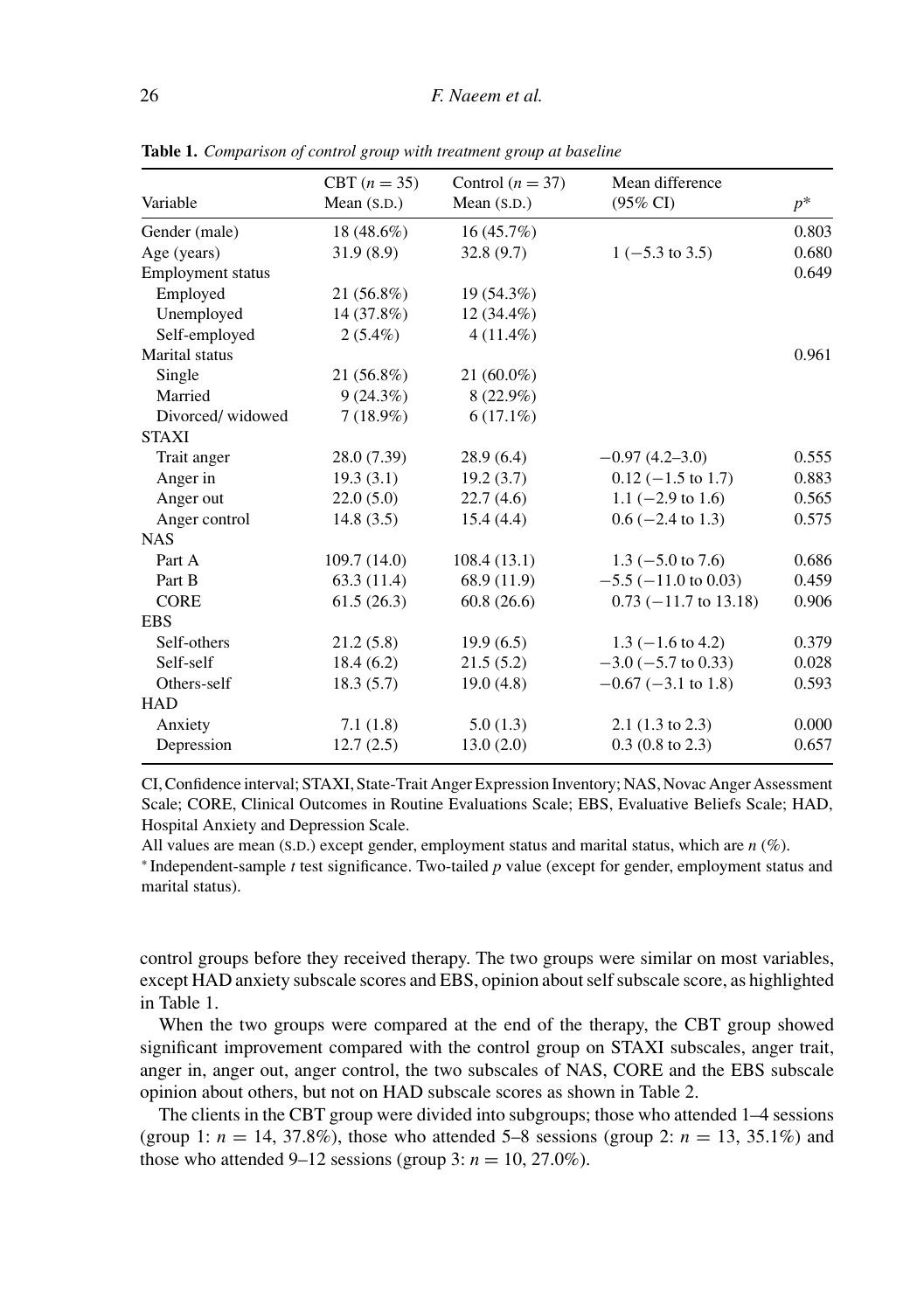|               | Differences uncontrolled        |                                     |                                        |                  | Differences controlled<br>for baseline scores |                  |
|---------------|---------------------------------|-------------------------------------|----------------------------------------|------------------|-----------------------------------------------|------------------|
| Variable      | $CBT (n = 37)$<br>Mean $(S.D.)$ | Control $(n = 35)$<br>Mean $(S.D.)$ | Mean difference<br>$(95\% \text{ CI})$ | $\boldsymbol{p}$ | Mean difference<br>$(95\% \text{ CI})$        | $\boldsymbol{p}$ |
| <b>STAXI</b>  |                                 |                                     |                                        |                  |                                               |                  |
| Trait anger   | 19.6(9.7)                       | 27.9(6.8)                           | $8.3(4.0-12.4)$                        | 0.000            | $6.4(2.7-10.1)$                               | 0.001            |
| Anger in      | 14.2(5.3)                       | 19.2(3.1)                           | $4.9(2.6 - 7.1)$                       | 0.000            | $4.8(2.5-11.4)$                               | 0.000            |
| Anger out     | 15.7(6.9)                       | 21.7(5.0)                           | $6.0(2.9-9.1)$                         | 0.000            | 5.4(2.4–8.3)                                  | 0.001            |
| Anger control | 19.0(4.8)                       | 15.2(4.1)                           | $3.7(1.4-6.0)$                         | 0.002            | $3.7(1.4-6.0)$                                | 0.002            |
| <b>NAS</b>    |                                 |                                     |                                        |                  |                                               |                  |
| Part A        | 81.3 (29.4)                     | 109.1(14.3)                         | $27.8(16.2 - 39.4)$                    | 0.000            | $27.6(16.3 - 38.9)$                           | 0.000            |
| Part B        | 39.0(16.5)                      | 63.6(12.1)                          | $24.6(17.2 - 31.9)$                    | 0.000            | $22.0(14.7-29.2)$                             | 0.000            |
| <b>CORE</b>   | 38.0 (26.9)                     | 62.8(27.6)                          | 24.7 (10.9–38.6)                       | 0.001            | $0.4(0.2-0.6)$                                | 0.001            |
| <b>EBS</b>    |                                 |                                     |                                        |                  |                                               |                  |
| Others-self   | 16.1(7.0)                       | 21.0(5.7)                           | $4.9(8.1-1.6)$                         | 0.003            | $5.1(1.9-8.3)$                                | 0.002            |
| Self-self     | 15.7(7.5)                       | 18.0(6.1)                           | $2.3(1.0-5.7)$                         | 0.170            | $1.2(2.1-4.4)$                                | 0.471            |
| Others-self   | 15.5(6.5)                       | 18.2(5.7)                           | $2.7(0.4-5.7)$                         | 0.083            | $2.5(0.4-5.5)$                                | 0.088            |
| <b>HAD</b>    |                                 |                                     |                                        |                  |                                               |                  |
| Anxiety       | 5.0(1.2)                        | 5.2(1.4)                            | $0.2(0.4-0.9)$                         | 0.477            | $0.5(0.3-1.2)$                                | 0.226            |
| Depression    | 11.8(2.3)                       | 11.9(2.1)                           | $0.02$ (-1.0 to 1.0)                   | 0.967            | $0.2(0.3-0.6)$                                | 0.456            |

**Table 2.** *Differences between treatment and control groups at end of therapy*

CI, Confidence interval; STAXI, State-Trait Anger Expression Inventory; NAS, Novac Anger Assessment Scale; CORE, Clinical Outcomes in Routine Evaluations Scale; EBS, Evaluative Beliefs Scale; HAD, Hospital Anxiety and Depression Scale.

# **Discussion**

The two groups (treatment and control) were similar at the start of the therapy in various demographic and clinical variables. All clients who attended one or more sessions were included in the trial. The clients were screened for active, serious, mental illness at the start of the therapy and this is shown by the fact that mean scores on anxiety and depression subscales were in the range of mild to moderate [HAD scores are categorized as normal  $(0-7)$ , mild  $(8-10)$ , moderate  $(11-14)$  and severe  $(15-21)$ ]. We also found that there was no statistically significant change between treatment and control groups on these measures at the end of the therapy. This possibly reflects the fact that our therapy was aimed at helping clients with anger and not with anxiety or depression. One third of the clients in the treatment group attended  $\geq 8$  sessions, and two thirds of the clients attended  $\geq 5$  sessions.

We found an anger management programme using CBT techniques to be effective in helping clients with their anger according to two measures of anger (STAXI and NAS). Clients in our group showed improvement in their ability to control their anger. They also showed reduced anger towards self and towards others. These clients also showed improved ability to respond to anger-provoking situations. There was also improvement in overall psychopathology according to the CORE scores and improvements in beliefs about self on the EBS subscale of others-self. This subscale measures a person's perception of what others think of him/her. This is an interesting finding. It was observed during the group sessions that the most common thinking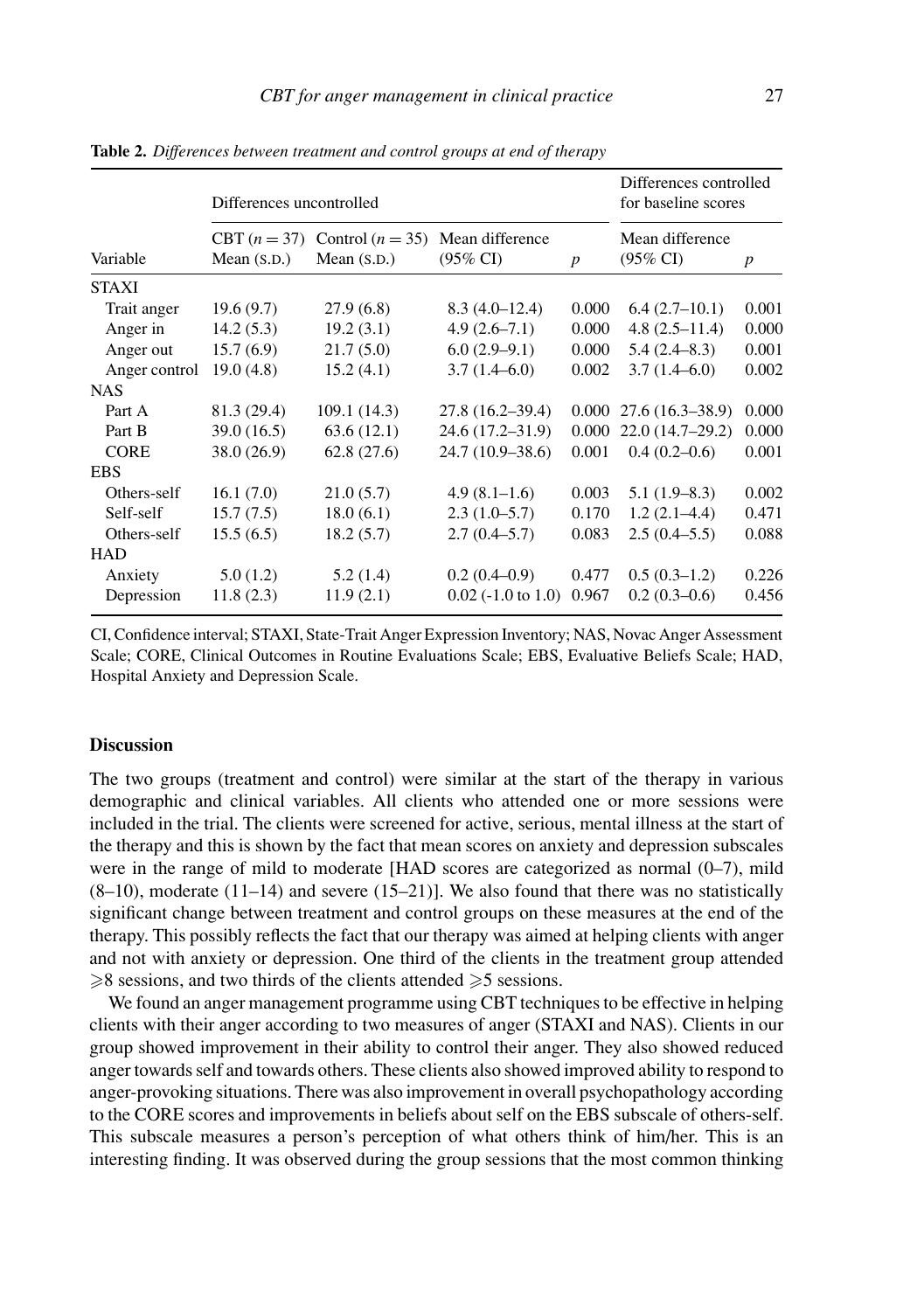error clients made in relation to their anger was jumping to conclusions. It is understandable that people with anger have unhealthy perceptions of others' comments and actions. The construct others-self possibly measures this aspect of self-perception, therefore when clients were able to think of an alternative style of thinking through cognitive therapy they were better able to perceive benign actions of others in a less hostile way, which improved their perception of what others think of them. The two sessions of the programme with an interpersonal focus might also have contributed to this result. This change in thinking style not only helped to reduce clients' anger, but it should also have a positive impact on their ability to relate to others in general.

# *Withdrawals and dropouts*

We expected a high dropout rate. However, the dropout rate at follow-up was even higher than expected. We sent three reminders to each participant of the course at 6 months post-therapy follow-up. In spite of this only nine clients responded. We were therefore unable to compare the two groups at 6 months follow-up. This could have provided valuable information about the effect of therapy in the longer term after clients had stopped attending the group.

This is a group of patients with high rates of non-attendance, both before and after joining the group. We carried out analyses on the available data. Figure 1 shows a flow diagram of the trial. Since 6 months follow-up data was available only on nine clients from the treatment group, we were unable to perform meaningful analysis of the follow-up data. The clients were sent self-assessment measures through the post at 6 months follow-up. They were sent three reminder letters. Those who did not respond 3 months after the last reminder were considered as non-responders. Possible reasons could include change of accommodation, moving out of the area, busy lifestyle, lack of interest in completing forms, dissatisfaction with service contact, and disengagement from service contact due to maintained improvement. It is possible that further attempts to contact clients by phone may have resulted in improved response rates. This was not possible due to lack of resources.

## *Criticism of the method*

Ideally, a controlled trial should include both randomization and double-blind procedures. Blinding procedures are difficult to apply in studies of psychotherapy, particularly in routine practice. The assessment measures were completed by the patients themselves; therefore the facilitators of the groups were blind to the assessment measures.

We assigned control group clients to a waiting list. Comparison with a waiting list also means we can not exclude the possibility that improvements in the treatment group might be due to meeting with group members. We could have collected valuable information about the impact of the different facilitators on outcome of the group, since they came from different professional groups. Within the limits of this study, the number of facilitators (at three per group) was insufficient for analysis of this variable.

# *Research in clinically naturalistic settings*

It is recognized that such research is most likely to provide results that are relevant to routine clinical practice; the present study provides a more rigorous evaluation of a service that had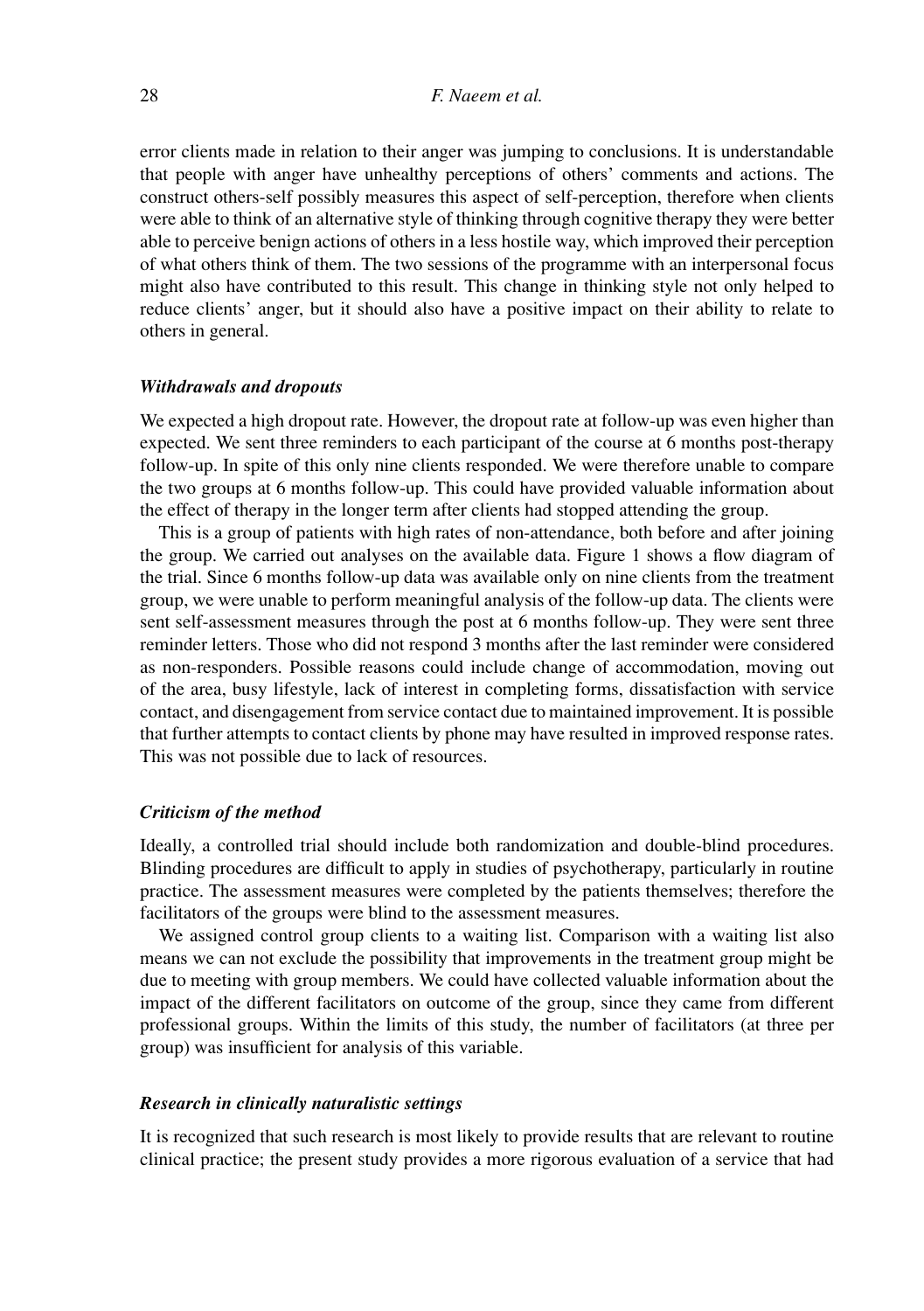

**Fig. 1.** Flow diagram of anger management trial.

been run and evaluated routinely for many years, with good outcome results and high local credibility. It is argued that more such studies are needed. There are problems in running a study alongside routine practice in a busy service without dedicated resources. For instance, the problems with follow-up highlight the difficulties of administering such a study with no extra administrative resources.

## **Acknowledgements**

We are grateful to The Research and Development Directorate, Department of Psychiatry, Royal South Hants Hospital, Southampton for providing secretarial and other support. We are also grateful to the therapists and patients who participated in this trial.

# **Declaration of Interest**

None.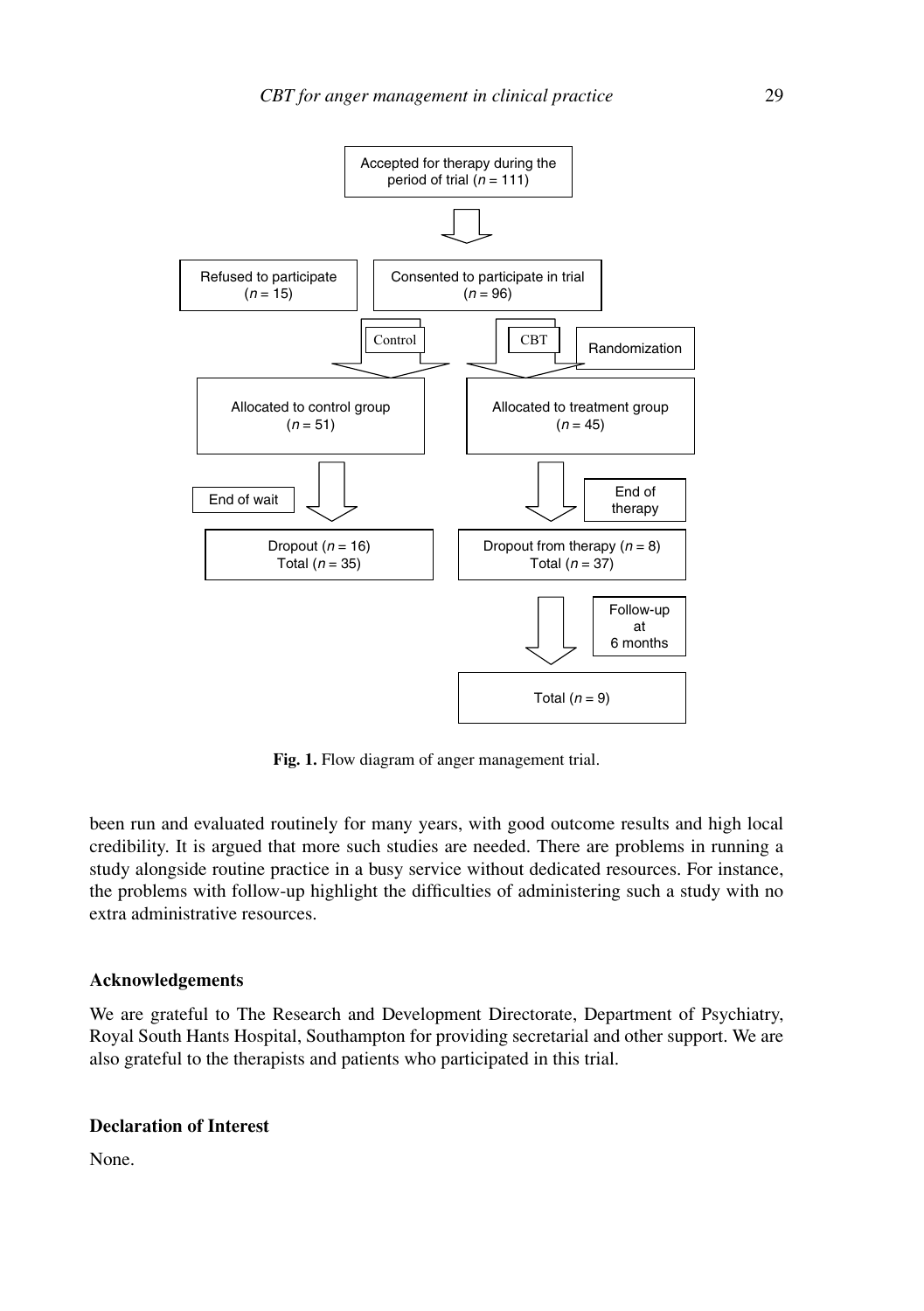# **References**

- **Awalt RM**, **Reilly PM**, **Shopshire MS** (1997). The angry patient: an intervention for managing anger in substance abuse treatment. *Journal of Psychoactive Drugs* **29**, 353–358.
- **Beck R**, **Fernandez E** (1998). Cognitive behaviour therapy in the treatment of anger: A meta-analysis. *Cognitive Therapy and Research* **22**, 63–74.
- **Bradbury KE**, **Clarke I** (2006). Cognitive behavioural therapy for anger management: effectiveness in adult mental health services. *Behavioural and Cognitive Psychotherapy* **35**, 201–208.
- **Chadwick P**, **Trower P**, **Dagnan D** (1999). Measuring negative person evaluations: the Evaluative Beliefs Scale. *Cognitive Therapy and Research* **23**, 549–559.
- **CORE System Handbook** (1998). CORE System Group. The Psychological Therapies Research Centre, University of Leeds.
- **Davis DL**, **Boster LH** (1992). Cognitive-behavioral-expressive interventions with aggressive and resistant youths. *Child Welfare* **71**, 557–573.
- **Deffenbacher JL**, **Dahlen ER**, **Lynch RS**, **Morris CD**, **Gowensmith WN** (2000). An application of Beck's cognitive therapy to general anger reduction. *Cognitive Therapy and Research* **24**, 689–697.
- **Del Vecchio T, O'Leary KD** (2004). The effectiveness of anger treatments for specific anger problems: a meta-analytic review. *Clinical Psychology Review* **24**, 15–34.
- **DiGiuseppe R**, **Tafrate R** (2003). Anger treatment for adults: a meta-analytic review. *Clinical Psychology: Science and Practice* **10**, 70–84.
- **Dyer I** (2000). Cognitive behavioural group anger management for out-patients: a retrospective study. *International Journal of Psychiatric Nursing Research* **5**, 602–621.
- **Edmondson CB**, **Conger C** (1996). A review of treatment efficacy for individuals with anger problems: conceptual, assessment, and methodological issues. *Clinical Psychology Review* **16**, 251– 275.
- **Fetsch RJ**, **Schultz CJ**, **Wahler JJ** (1999). A preliminary evaluation of the Colorado RETHINK Parenting and Anger Management program. *Child Abuse & Neglect* **23**, 353–360.
- **Gerlock AA** (1994). Veterans' responses to anger management intervention. *Issues in Mental Health Nursing* **15**, 393–408.
- **Gilmour K** (1998). An anger management programme for adults with learning disabilities. *International Journal of Language & Communication Disorders* **33** (Suppl.), 403–408.
- **Holbrook MI** (1997). Anger management training in prison inmates. *Psychological Reports*. **81**, 623– 626.
- **Jones JP**, **Thomas-Peter BA**, **Trout A** (1999). Normative data for the Novaco's Anger Scale from a non-clinical sample and implications for clinical use. *British Journal of Clinical Psychology* **38**, 417–424.
- **Kellner MH**, **Bry BH** (1999). The effects of anger management groups in a day school for emotionally disturbed adolescents. *Adolescence* **34**, 645–651.
- **Kellner MH**, **Tutin J** (1995). A school-based anger management program for developmentally and emotionally disabled high school students. *Adolescence* **30**, 813–825.
- **Larkin KT**, **Zayfert C** (1996). Anger management training with mild essential hypertensive patients. *Journal of Behavioural Medicine* **19**, 5415–433.
- **Meichenbaum D** (1985). *Stress Inoculation Training*. New York: Pergamon Press.
- **Novaco RW** (1975). *Anger Control: The Development and Evaluation of an Experimental Treatment*. Lexington: DC Health.
- **Novaco RW** (1976). Treatment of chronic anger through cognitive and relaxational controls. *Journal of Consulting and Clinical Psychology* **45**, 600–608.
- **Novaco RW** (1994). Anger as a risk factor for violence among the mentally disordered. In: *Violence and Mental Disorder: Developments in Risk Assessment*, pp. 21–60. Chicago: University of Chicago Press.